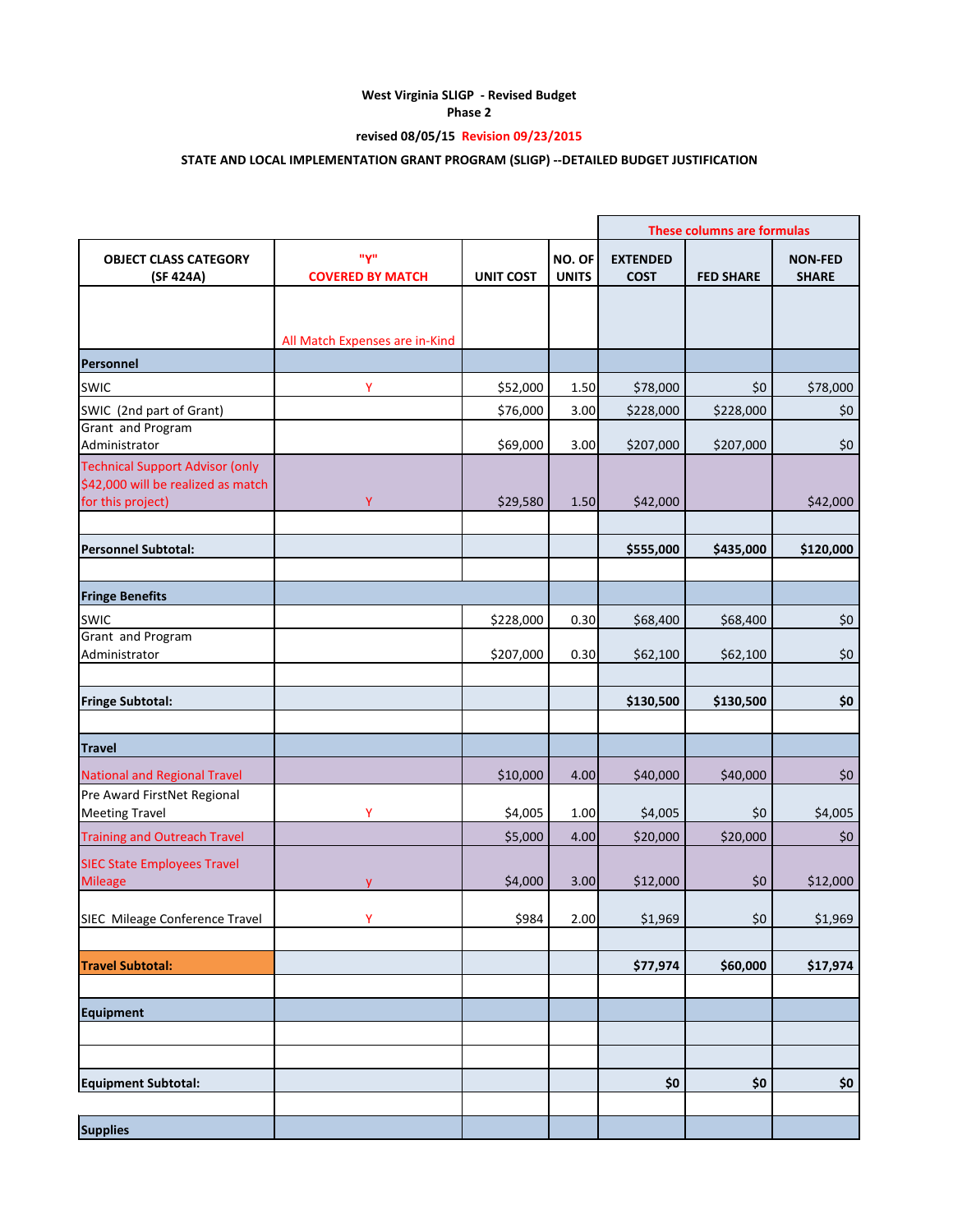| Office supplies                                        | Y | \$500    | 3.00 | \$1,500     | \$0         | \$1,500    |
|--------------------------------------------------------|---|----------|------|-------------|-------------|------------|
| <b>Office Supplies</b>                                 |   | \$3,600  | 3.50 | \$12,600    | \$12,600    | \$0\$      |
| Computers/Monitors/Software                            |   | \$3,500  | 3.00 | \$10,500    | \$10,500    | $$0$$      |
| Projectors                                             |   | \$650    | 2.00 | \$1,300     | \$1,300     | \$0        |
| Printers                                               |   | \$625    | 1.00 | \$625       | \$625       | \$0        |
|                                                        |   |          |      |             |             |            |
| <b>Supplies Subtotal:</b>                              |   |          |      | \$26,525    | \$25,025    | \$1,500    |
|                                                        |   |          |      |             |             |            |
| Contractual                                            |   |          |      |             |             |            |
| <b>Legal Services</b>                                  |   | \$7,500  | 0.50 | \$3,750     | \$3,750     | \$0        |
| <b>SWIC</b>                                            |   |          |      |             |             |            |
| Program Manager                                        |   | \$63,000 | 0.40 | \$25,200    | \$25,200    | \$0\$      |
| <b>Project Assistant</b>                               |   | \$40,000 | 1.00 | \$40,000    | \$40,000    | $$0$$      |
|                                                        |   |          |      |             |             |            |
| Outreach and Training Specialist                       |   |          |      |             |             |            |
| Grants/SCIP Analyst                                    |   |          |      |             |             |            |
| <b>FirstNet Data Collection</b>                        |   | \$42,000 | 0.50 | \$21,000    | \$21,000    | \$0\$      |
| Regional Outreach Federal                              |   |          |      |             |             |            |
| <b>Broadband SME</b>                                   |   | \$69,323 | 1.00 | \$69,323    | \$69,323    | $$0$$      |
|                                                        |   |          |      |             |             |            |
| <b>Contractual Subtotal:</b>                           |   |          |      | \$159,273   | \$159,273   | \$0        |
|                                                        |   |          |      |             |             |            |
| <b>Construction</b>                                    |   |          |      |             |             |            |
|                                                        |   |          |      | \$0         | \$0         | \$0        |
|                                                        |   |          |      | \$0         | \$0         | \$0        |
| <b>Construction Subtotal:</b>                          |   |          |      | \$0         | \$0         | \$0        |
|                                                        |   |          |      |             |             |            |
| <b>Other</b>                                           |   |          |      |             |             |            |
| <b>Printing/Publication of Marketing</b><br>Collateral |   | \$3,000  | 1.50 | \$4,500     | \$4,500     | \$0\$      |
|                                                        |   |          |      |             |             |            |
| <b>Training and Outreach Materials</b>                 |   | \$3,600  | 2.00 | \$7,200     | \$7,200     | \$0        |
| <b>SIEC Monthly Meeting Rooms</b>                      | Ÿ | \$2,748  | 4.00 | \$10,993    | \$0         | \$10,993   |
| <b>RIC Meeting Rooms</b>                               | Y | \$5,000  | 3.00 | \$15,000    | \$0         | \$15,000   |
| <b>SIEC Group Meetings</b>                             | Ÿ | \$16,000 | 2.50 | \$40,000    | \$0         | \$40,000   |
| <b>Other Subtotal:</b>                                 |   |          |      | \$77,693    | \$11,700    | \$65,993   |
|                                                        |   |          |      |             |             |            |
| <b>Total Direct Charges</b>                            |   |          |      | \$1,026,965 | \$821,498   | \$205,467  |
|                                                        |   |          |      |             |             |            |
| <b>Indirect Charges</b>                                |   |          |      | \$0         | 50          | \$0        |
|                                                        |   |          |      |             |             |            |
| <b>TOTALS</b>                                          |   |          |      | \$1,026,965 | \$821,498   | \$205,467  |
|                                                        |   |          |      |             |             |            |
| <b>State allocation per FFO:</b>                       |   |          |      | \$1,402,505 | \$1,121,498 | \$281,007  |
| <b>Deobligation</b>                                    |   |          |      | over/under  | \$(300,000) | \$(75,540) |
| <b>Match Ratio</b>                                     |   |          |      |             | 80%         | 20%        |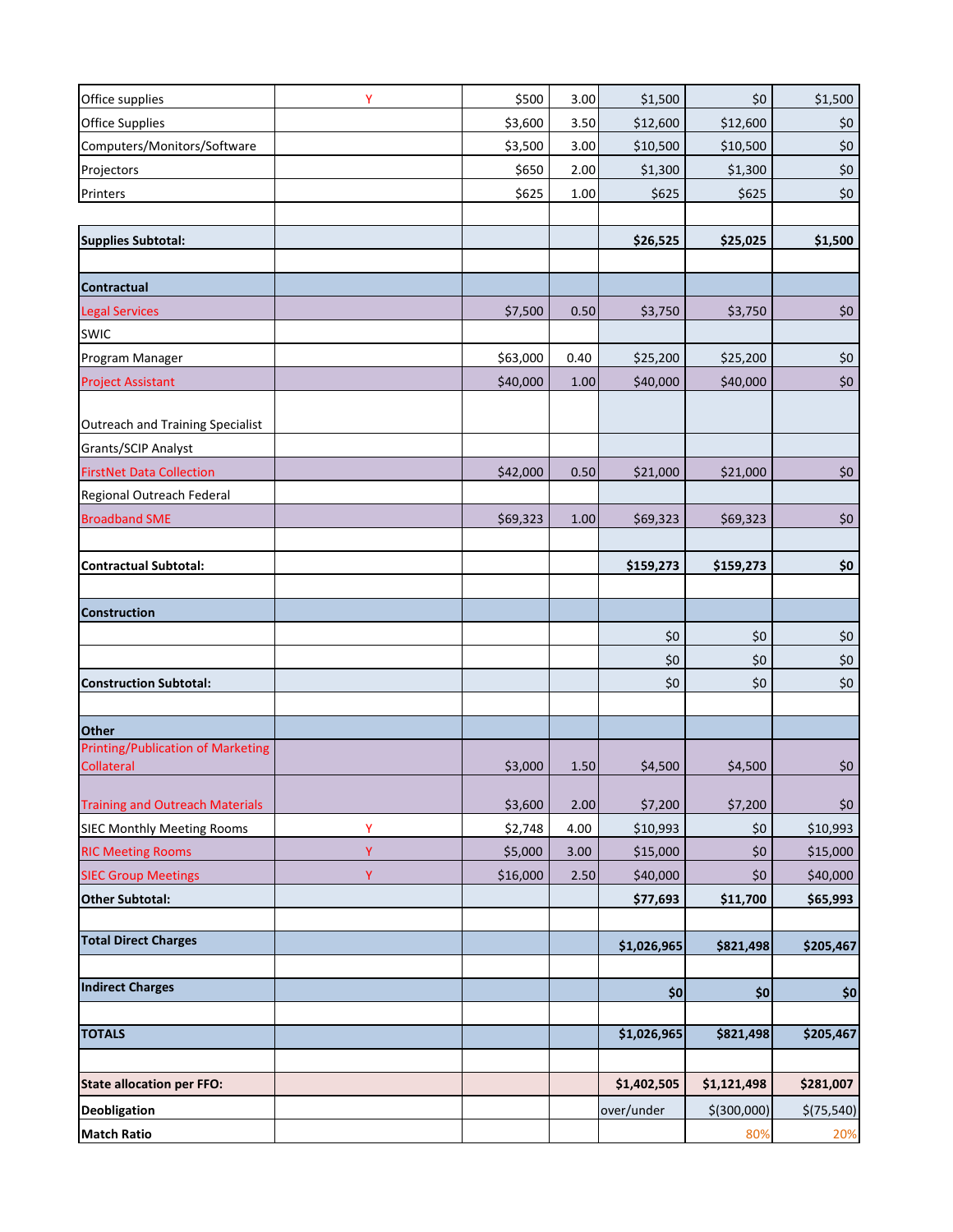| Left to Spend based on |  |  |           |          |
|------------------------|--|--|-----------|----------|
| 9/31/2016 PPR          |  |  | \$550.861 | \$19,644 |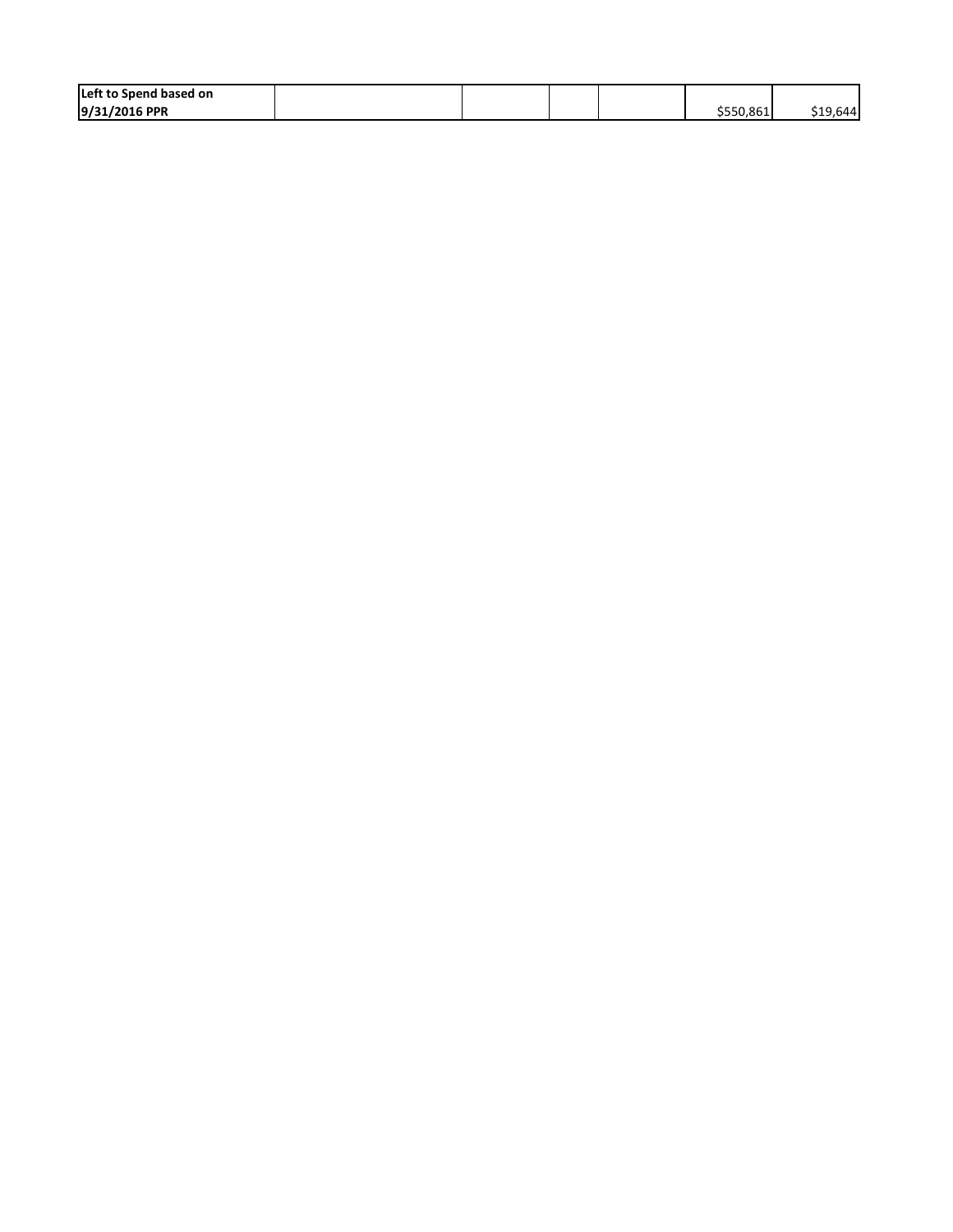

# **West Virginia SLIPG Budget Justification FY2017 Revisions**

#### Revised 01/25/2017

The State of West Virginia is committed to working with FirstNet, our public safety stakeholders, IT professionals as well as Federal and regional partners to increase the chances of success in achieving a nationwide public safety broadband network. Here is our Phase 2 Revisions to the detailed justification for each component of the grant request.

The State of West Virginia plans to use Phase 2 SLIGP funds to provide staffing, supplies and materials to enhance our stakeholder outreach, research, data collection and analysis to provide a collaborative plan with FirstNet for our state to be part of a nationwide public safety broadband network.

#### See the Detailed Budget Spreadsheet for calculations.

| <b>Personnel</b> |              |           |             |
|------------------|--------------|-----------|-------------|
|                  |              |           |             |
|                  | <b>Total</b> | Federal   | Non-Federal |
|                  | \$555,000    | \$435,000 | \$120,000   |

**SWIC** – The State of West Virginia has had a fulltime SWIC since 2007. This position was created in the Governor's Executive Order that created West Virginia's governance structure for statewide interoperability. During the initial part of the grant the SWIC has worked as a full-time, West Virginia State Police employee. During this time the SWIC dedicated 65% of his time to the SLIGP grant. In-Kind Match.

During the next Phase of the grant the SWIC position will transfer to the WV Military Authority as a state employee. This full-time position will be federally funded for 95% of the SWIC's time.

The SWIC will utilize his experience with broadband and project management to coordinate the activities of regional representatives as they work toward a detailed understanding of FirstNet's needs for West Virginia. The SWIC in conjunction with the SPOC will provide oversight for the SLIGP grant, ensuring that all activities are completed on time and within budget. The SWIC will assist the SPOC with consultation and collaboration with FirstNet and will aid in working to expand the State's governance structure. He will conduct outreach, education, and oversee the Phase 2 Data Collection process and analysis.

**Grant and Program Administrator** (previously under Contractual as Program Manager) (Broadband Outreach/Grant Administration) – This position will be federally funded and is a full-time state position with the WV Military Authority. The Grant and Program Administrator will spend 100% of the time on the SLIGP grant. The position is key in supporting the SWIC, the SIEC, and RICs. The Grant and Program Administrator will work to provide grant management, administration, and reporting standards. The position will aid in conducting outreach, training, and project management for the Annual SIRN Conference. SIEC and SIRN familiarity will bring consistency to the State's efforts. In addition, a Grants Administrator will oversee the grant reporting and status updates.

**Technical Support Advisor** - The Technical Support Advisor(s) will offer technical expertise to broadband and Phase II of the grant. The Technical Support Advisor will provide direct support to the SWIC by assisting with the implementation of the goals of the SLIGP grant. The Technical Support Advisor will assist in the data collection process. The position will dedicate 34% of the time the SLIGP grant and will be an In-Kind Match, only \$42,000 of the total \$44,370 will be realized as match in the budget.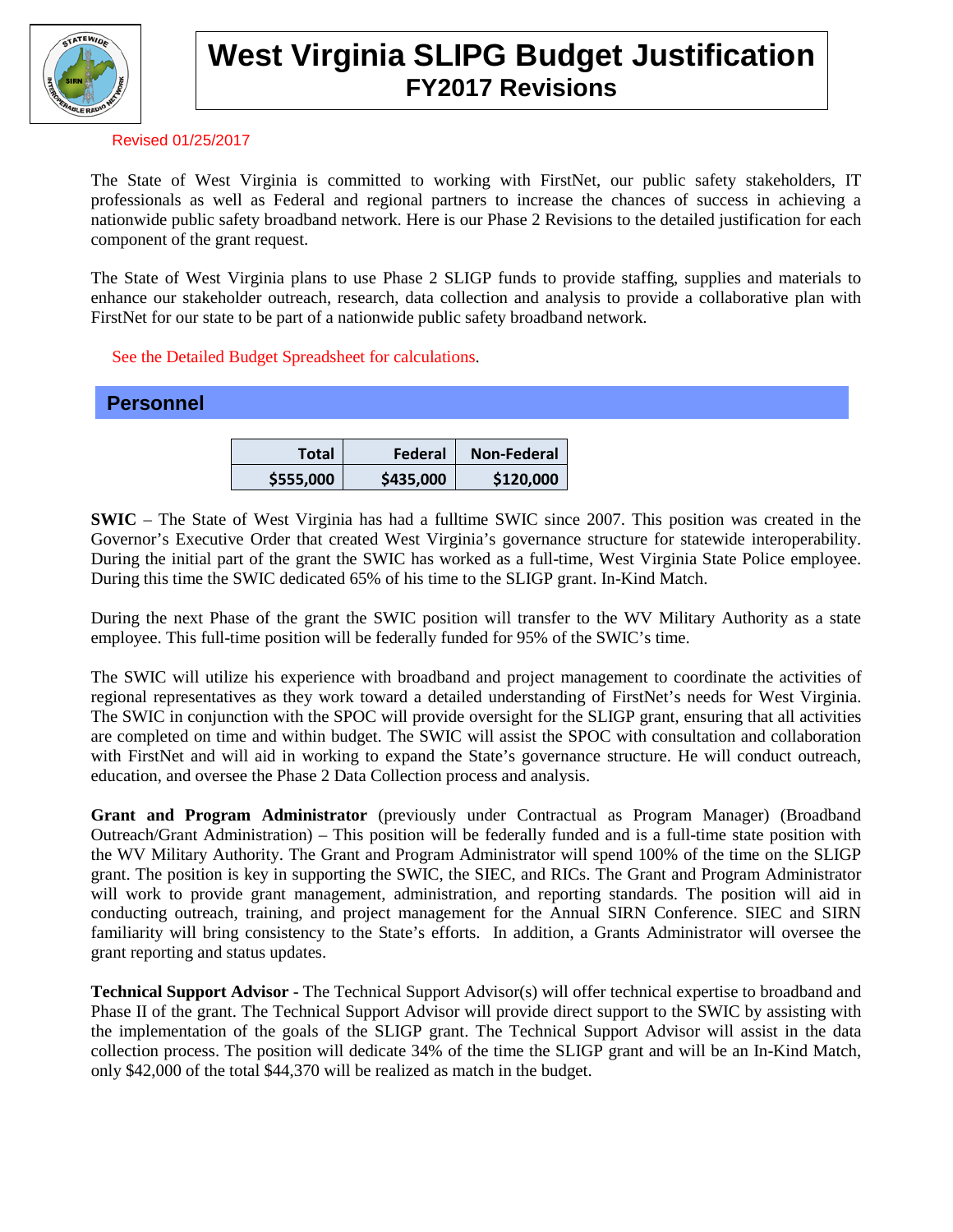## **Fringe Benefits**

| Total     | Federal   | <b>Non-Federal</b> |
|-----------|-----------|--------------------|
| \$130,500 | \$130.500 |                    |

**Fringe Benefits** for the SWIC and Grant and Program Administrator will be covered by federal funding for the time they devote to the project over the next grant period. Fringe benefits are shown at 30% of their salaries, the rate for the fiscal year when the grant application was made. This expense will be federally funded.

Match funding is not needed for the fringe benefits of the Technical Support Advisor for the match portion of the grant and has not been included.

### **Travel**

| Total    | Federal  | <b>Non-Federal</b> |
|----------|----------|--------------------|
| \$77,974 | \$60,000 | \$16,974           |

**National and Regional Travel** - Staff will attend national and regional conferences and meetings to meet with FirstNet and stakeholders to share information and collaborate. We anticipate travel for the SPOC, SWIC, Grant and Program Administrator, and/or other Regional leaders to attend National workshops, meetings with FirstNet, etc. National and regional travel costs will include per diem, hotel, flights, and incidentals. This expense will be federally funded.

**Pre Award Expense for Regional FirstNet Meeting -** Six State of WV employees attended a Regional FirstNet meeting held in Arlington, VA on April 14th -16th, 2013 Three (3) had people flights and 3 had mileage expense. The cost for this travel expense was \$4,005. In-Kind Match by various State of WV agencies.

**Training and Outreach Travel** - Training and Outreach Travel will be conducted at regional meetings, conferences, and other meetings across the state. The SPOC, SWIC, Grant and Program Administrator or other Regional leaders will travel to various locations across the state to participate in meetings to raise awareness of FirstNet, discuss local needs, data-collection and identify potential network users. This expense will be a Federal cost.

**SIEC Committee Members Travel** – SIEC state committee members to travel to monthly committee meetings for two days. An average of 14 state attendees' expenses will include per diem and hotel. 20% of the meeting cost is dedicated exclusively to the Broadband and FirstNet outreach as a federal expense.

**SIEC Committee Members Mileage** – Mileage for 14 state and local agency employees will attend SIEC monthly meetings at 20% of the cost will be applied to the SLIGP grant. Average Mileage of 200 miles X .25 per mile for 12 months X 14 state employees. In-kind Match State from WV various agencies.

#### **Equipment**

We do not plan to have any equipment costs for this grant program.

**Supplies**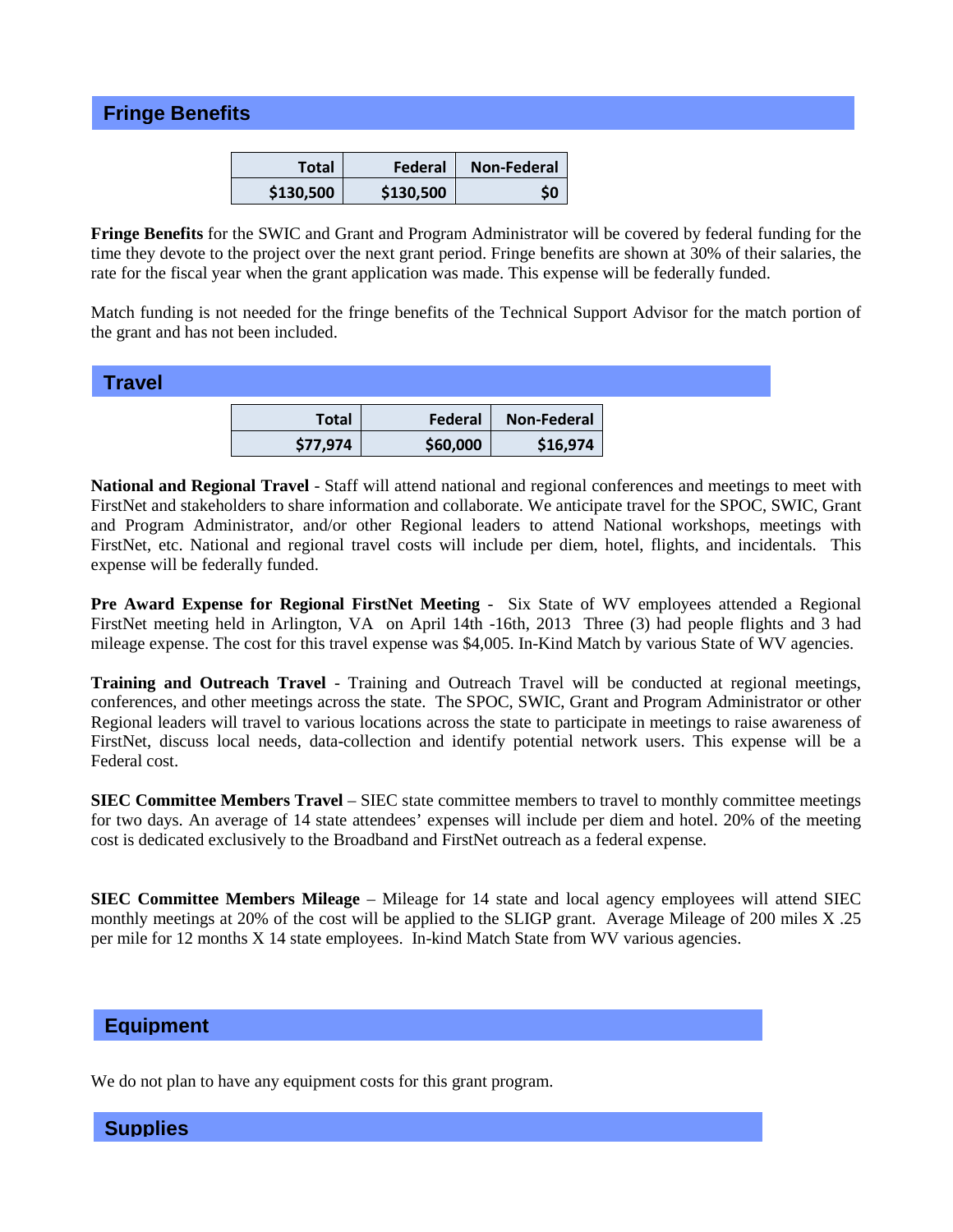| Total    | Federal  | <b>Non-Federal</b> |
|----------|----------|--------------------|
| \$26.525 | \$25,050 | \$1,500            |

We estimate office supplies at \$500 per year for in-kind matching for 3 years by WV state agencies. Other office supplies may be supplied by various agencies either when holding meetings or supporting meetings. We estimated a federal office expense per year at \$3,600 for 3.5 years. Examples of supplies include business cards, stationary, printing cartridges, and other office supplies.

We estimated three laptops, monitors, software, two projectors, and two printers to be shared by the Broadband staff (SWIC, Grant and Program Administrator, Technical Support Advisor, and Project Assistant). These supplies will a federal expense.

|  | <b>Contractual</b> |
|--|--------------------|
|--|--------------------|

| Total     | Federal   | Non-Federal |
|-----------|-----------|-------------|
| \$159,273 | \$159,273 |             |

These Positions are federally funded

**Legal Services** – Legal services have been estimated at a cost of \$150 per hour for 25 hours. Cost was determined by current expenses.

**Program Manager** – (Broadband Outreach/Administration) – For the last phase of the grant this position has been moved to Personnel and incorporated into the Grant and Program Administrator position under WV Military Authority. This full time position is currently filled and serves a similar role for the SIEC. The position has been key in supporting the SWIC, the SIEC, and RICs. The program manager has grant administrative and writing experience. The Program Manager has been instrumental in the success of the SIRN Annual Conference as well as outreach and training. The Program Manager has experience in grant management as well as working with SIRN and the SIEC.

**Project Assistant** – This position will be full time to provide administrative and project support to the SLIGP grant. The Project Assistant will report directly to the SWIC.

**FirstNet Data Collection** – This position will be full time to work with the SPOC and SWIC for data collection efforts. This position will contact stakeholders, gather data, analyze data, and create reports. The resulting data collection reports will be analyzed and provided back to FirstNet. This position will report directly to the SWIC.

**Broadband SME** – The Broadband SME will be contractual position. The position will be charged with analysis of data collection, coverage, and capacities needs, requirements gathering, and compile data for a final report. Cost estimated by actual prior state contracts and information gathered from other states.

## **Construction**

We do not plan to have any construction costs for this grant program.

| <b>Other</b> |              |          |                    |
|--------------|--------------|----------|--------------------|
|              | <b>Total</b> | Federal  | <b>Non-Federal</b> |
|              | \$77,693     | \$11,700 | \$65,993           |